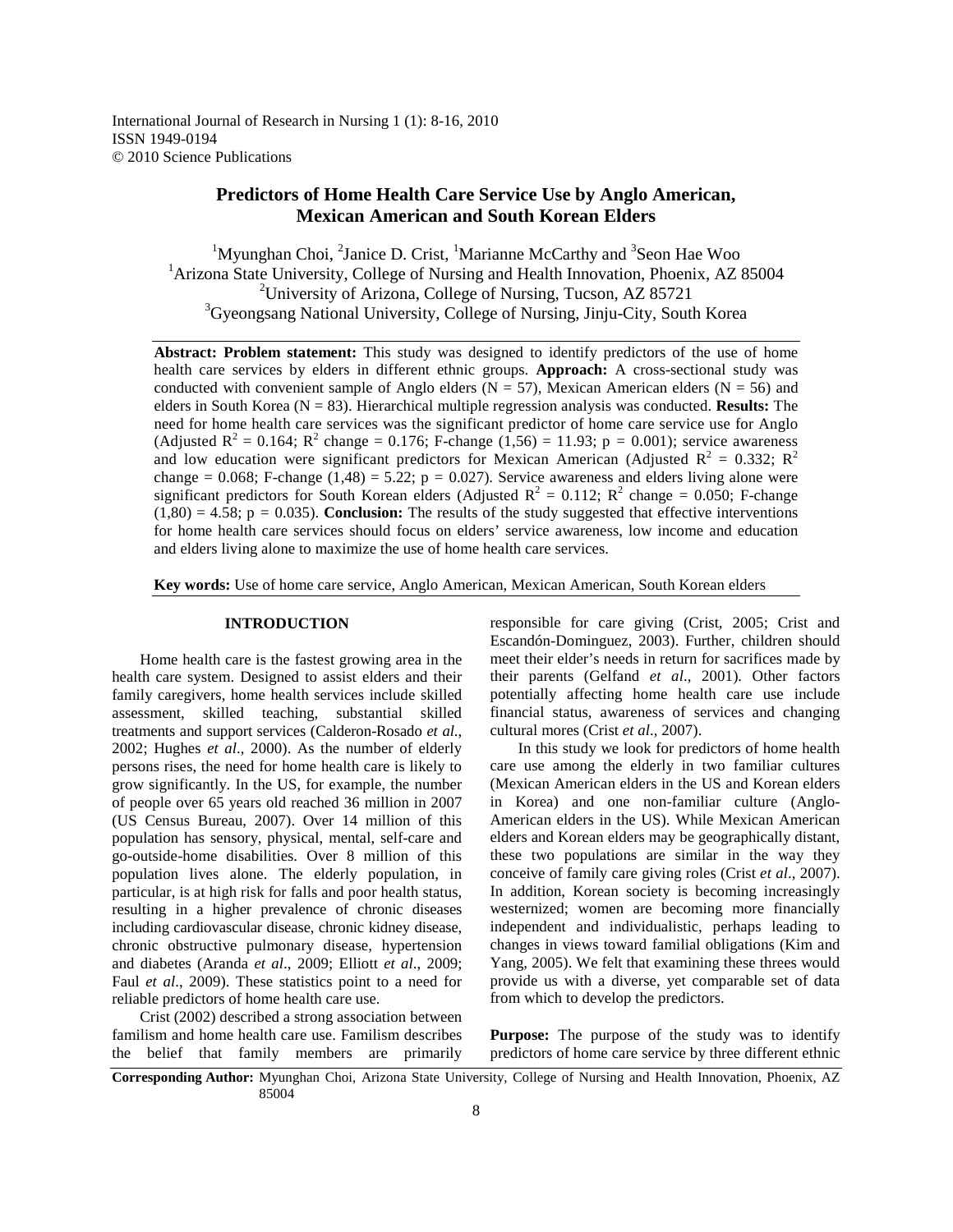groups, examining relationships of the services to cultural, contextual and sociostructural factors to better serve home health care. Identifying factors is essential to maximizing the use of home health care services and minimizing disparities in their use among different ethnic groups. We therefore considered variations in cultural, contextual and sociostructural factors in the use of home health care services.

**Cultural, contextual and sociostructural factors:** The principle of familism describes an emphasis on traditional values and asserts that family members are primarily responsible for care-giving and the family's well-being (Crist, 2002; 2005; Crist and Escandón-Dominguez, 2003). Familism describes a belief that elders' needs should be met by their children in return for sacrifices made by them as parents (Gelfand *et al*., 2001). In general, Mexican American family members follow allocentric values or collectivist motivations to provide care for one another, putting the group ahead of the self. This is culturally distinct from the more individualistic paradigm of Anglo families. The need for home health care services is predicated on the elder's perception that home health care services are necessary. The recognition of the need for services can be viewed as "a consensus of beliefs" constructed as part of a group or culturally defined value (Duffy and Cunningham, 1996).

Health status refers to the elder's level of health problems. Acute or chronic declines in the elder's condition may increase the possibility that the elder will use home health care services (Pol *et al*., 2002). In previous studies, factors such as "hospitalized within the past year" have been proxies for health status (Burnette and Mui, 1995). Functional status is the elder's level of independence in performing Activities of Daily Living (ADLs) and Instrumental Activities of Daily Living (IADLs) and has often been reported as the strongest predictor of use by Kadushin (2004), Mexican American (Burnette and Mui, 1995) and Korean elders who have various diagnoses (Kim, 2007). Service awareness refers to an understanding that home health care services exist and an awareness of how to access them (Crist *et al*., 2007). Awareness that services exist is distinct from actually accessing and using them. Financial status is the elder's ability to pay for home health care services. Having health insurance increases the likelihood that elders will use home health care services (Gure *et al*., 2009).

**Health insurance:** In the United States, 71% of Latino elders with serious chronic conditions report problems affording their care. This problem is compounded because Mexican American elders in general have more chronic illnesses, which often occur before they reach the age of 65. Yet working elders who live below federal poverty guidelines may not qualify for funding in programs (e.g., Medicare-managed organizations) that require a flat per-capita fee for providing health care for each beneficiary enrolled in the plan (CMM, 2008). Funding in the United States may come from Medicare, Medicaid, or long-term care and other health insurance plans. Eligibility for Medicare requires that the patient is 65 years old or older, is a US citizen and has contributed to the Social Security System. Other funding sources for home health care services are programs under the Older Americans Act for lowincome people aged 60 and older.

 In Korea, home health care services provided by hospitals are comprehensive. Government services are intended for both impoverished elders and rural elders who live far from hospitals. Korean elders who are eligible only for home health care services through the government receive the minimal coverage called Boho (Crist *et al*., 2007). If public funding is not available, private pay for home health care services is closely tied to income. Fee-sliding scales based on income level are not available through private pay.

#### **MATERIALS AND METHODS**

**Study design:** A cross-sectional study was undertaken to compare the use of home health care services by different ethnic groups. This study design was chosen because we were interested in the same variables at the same point in time to identify predictors of use of home health care services based on significant correlations among variables interested in our study.

**Human subjects protection:** The University of Arizona Human Subjects Committee approved the US study in 2002. We recruited Anglo elders and Mexican American elders. Participants were informed about participation rules, confidentiality guidelines and data collection and storage. The Anglo principal investigator and a bicultural/bilingual research associate provided assistance with completing 10 page Spanish and English questionnaires. Elders were given a \$5.00 gift for completing the questionnaires. In Korea, the study procedures were similar. The study was approved by the Gyeongsang National University Human Subjects Committee. Two trained research associates provided assistance with completing the questionnaires. Elders in Korea did not receive a gift for completing the questionnaires.

**Settings and sample:** Study sites were a southwestern city (population 946,362 in 2005) in the United States and a medium-sized city (population 340,816 in 2006)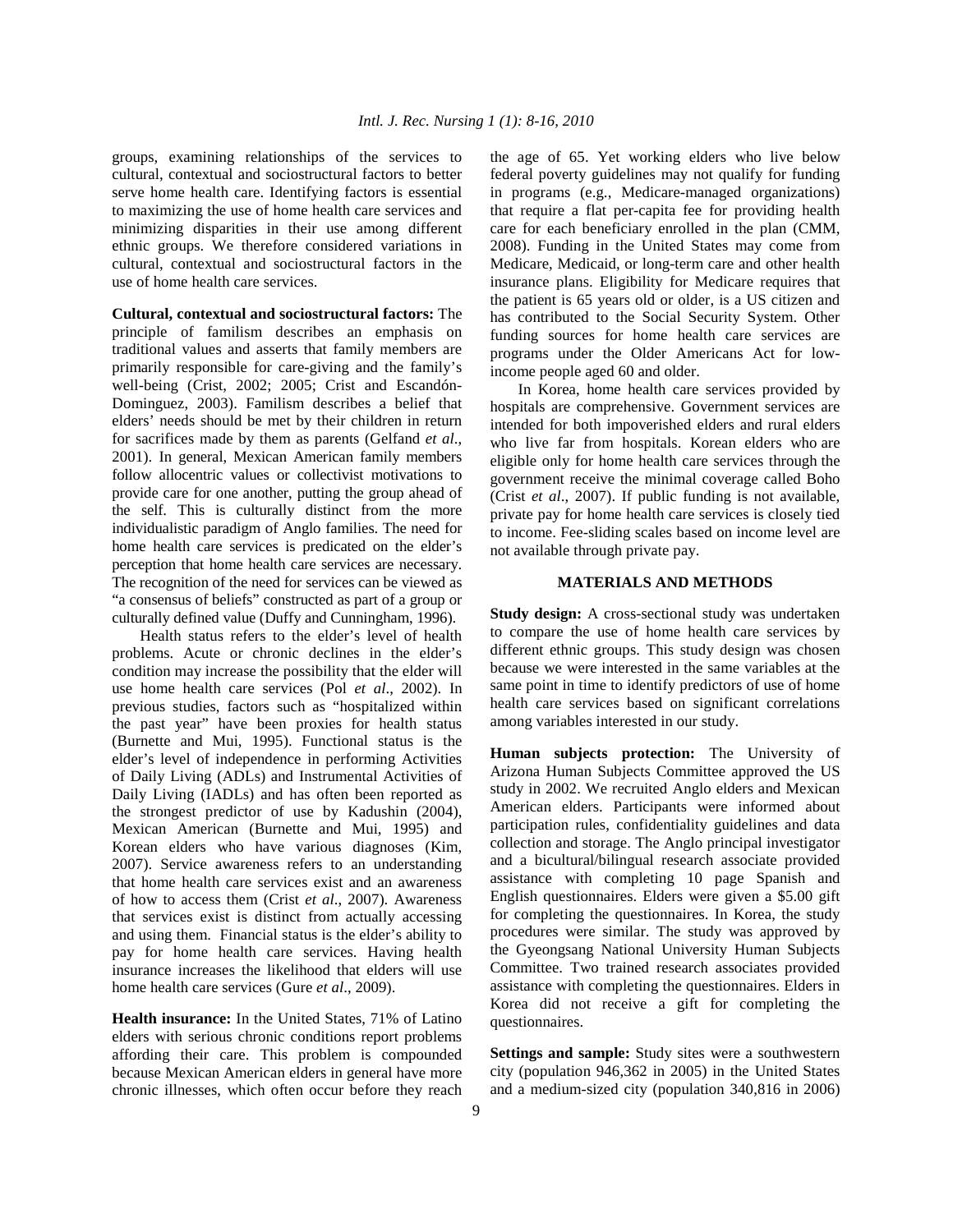in Korea. In the US city, data were collected at senior centers, churches and neighborhood associations. In the Korean city, data were collected at churches; neighborhood associations, nursing homes and "Noinjung," senior centers where elders get together to chat and participate in activities during the course of daily life. The elders living in the United States and Korea were a convenience sample and were included in the study if they were (a) 55 years of age and older and (b) community-dwelling.

**Data analysis:** A total of 196 elders, including Anglo American ( $N = 57$ ), Mexican American ( $N = 56$ ) and Korean elders ( $N = 83$ ), participated in the study. The sample size was drawn using power analysis based on a previous study (Crist *et al*., 2007). For the given effect size (population correlation of 0.78 Vs 0.46 based on Anglo American and Mexican American elders), alpha 0.05 (2 tailed) and power 0.8, the sample size of Korean elders >60 was sufficient to adequately identify predictors of the use of home health care services. Power analysis was computed using Fisher Z approximation. The software program used was Power and Precision (version 2.0).

 Internal consistency of the instruments was assessed using Cronbach's alpha. Chi-square tests and ANOVA were conducted to examine demographic differences among the three ethnic groups. Correlation coefficients were used to determine the strength, association and direction of linear relationships among variables in the model (Robinson, 2001). We conducted hierarchical multiple regression to compare betas for the purpose of assessing the importance of sets of independent variables on a dependent variable (use of home health service) by different ethnic groups. Rsquare, R-square change and residual analysis were computed to explain the percent of the variance in the use of home health care services explained by sets of independent variables, spot additional explanatory importance given the common variance compared to previous R-square and identify outliers and patterns of errors. All data analyses were conducted using SPSS (version 17).

**Measures:** Several instruments were used to assess the variables explored in the study. For the US study, measures were selected to ensure language and conceptual equivalence for the Spanish version. A panel of language experts reviewed all measures (Jones *et al*., 2006). In Korea, the Korean investigator and a bilingual research expert translated the instruments, focusing on equal familiarity in both sources (e.g., contextual factors) of the target population and items common to both cultures (e.g., financial status). Familism was

originally measured with a 14 item self-report questionnaire derived from Sabogal *et al*. (1987) with Likert-style responses, ranging from 1 (strongly disagree) to 5 (strongly agree); it has good reliability report ( $r = 0.83$ ). We found that 2 items in the familism questionnaire would be redundant for Korean elders. We found that the item, "When one has problems, one can count on the help of relatives" was redundant with the item, "One can count on help from one's relatives to solve most problems". These questions did not describe the subtle differences apparent in the Spanish and English versions. For the Korean version, we retained the former item and deleted the latter item from all ethnic groups to avoid the inflation of Cronbach's alpha. Therefore, for all groups we used 13 items concerning familism to measure the importance of family, family support and family conflict in the use of home health care services.

 We measured the need for services using an item in the questionnaire by asking "Yes" or "No." We measured health status using the Older Americans Resources and Services (OARS) Multidimensional Functional Assessment of Older Adults (OMFAQ) and "Physical Health" scale. OMFAQ is a 27-item selfreport measure with Likert-style responses, ranging from 1 (strongly disagree) to 5 (strongly agree). The lower the score, the higher the health status. Cronbach's alpha was 0.82. We measured functional status using the ADL subscale of the OMFAQ (Fillenbaum, 1988). The subscale was a self-report measure consisting of 5 items of functional status. The lower the score, the higher the functional status. Cronbach's alpha was 0.89. We measured service awareness by totaling the scores of 2 items: "Knowledge of existing services" and "potential to use services". We measured financial status using the "economic resources" subscale of the OMFAQ. The higher the score is, the more money is available. Cronbach's alpha was 0.68. We measured the use of home health care services with a "Yes" or "No" question about whether home health care services were being used or had ever been used.

### **RESULTS**

**Demographics:** The average age of the Anglo elders was 77.6 years, significantly higher than the average age of the Mexican American elders (70.4 years) and the Korean elders (70.4 years;  $F = 17.83$ ,  $df = 2$ , p *=* 0.000). Anglo and Korean elders' years of education completed were higher than the years completed by Mexican American elders  $(F = 118.71)$ ;  $df = 2$ ;  $p = 0.000$ ). The majority of Korean elders (85.5%) were married and living with their spouses; this was higher than for Anglos (31.6%) and Mexican American elders (29.6%;  $\chi^2 = 59.56$ ; df = 2; p = 0.000).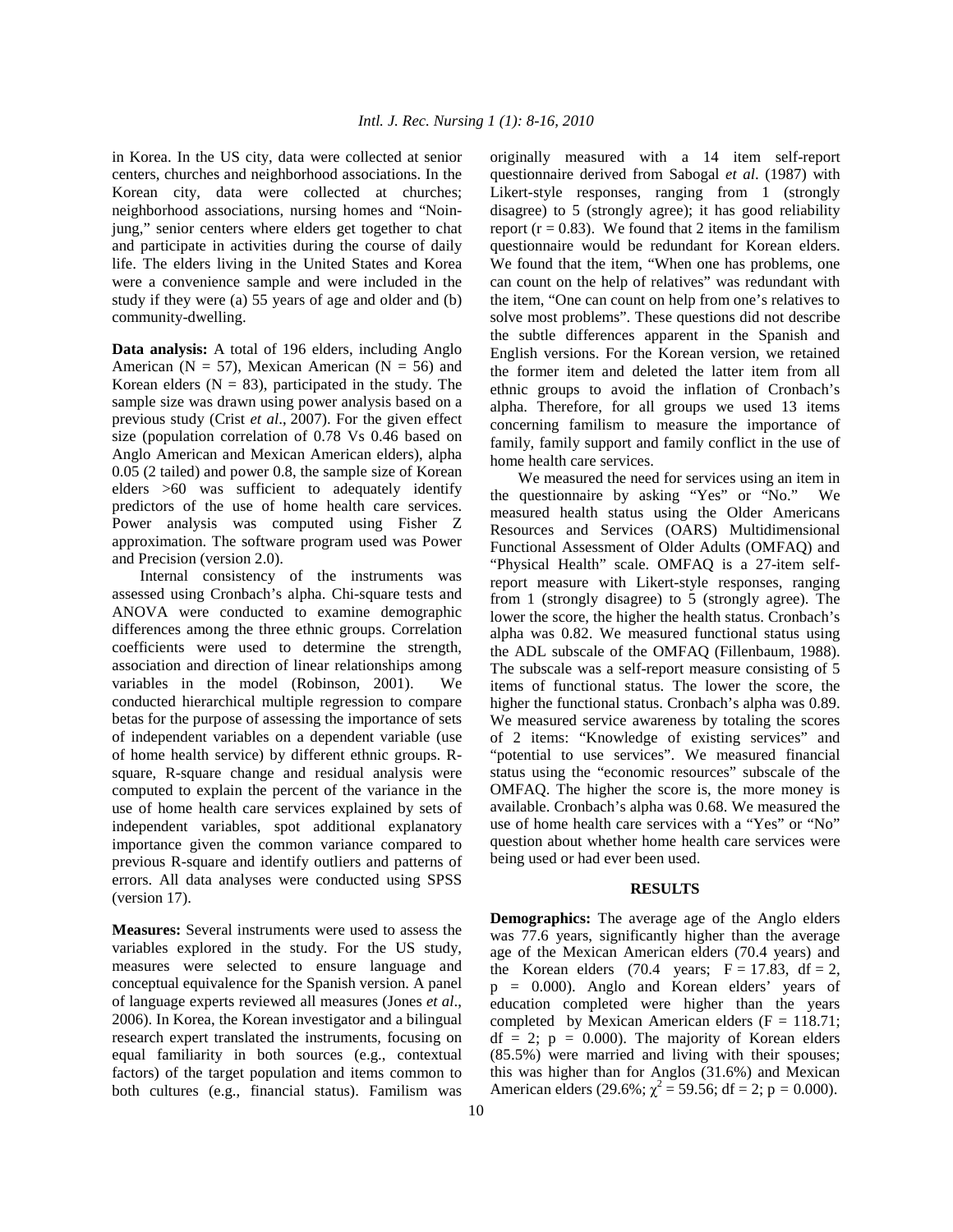| Table 1: Demographics of Anglo, Mexican American and South Korean elders |                             |                                      |                           |
|--------------------------------------------------------------------------|-----------------------------|--------------------------------------|---------------------------|
| Variable                                                                 | Anglo American $n = 57$ (%) | Mexican American $n = 56$ (%)        | South Korean $n = 83$ (%) |
| Gender                                                                   |                             |                                      |                           |
| Male                                                                     | 11(19.3)                    | 11(19.6)                             | 28 (33.7)                 |
| Female                                                                   | 46(80.7)                    | 45(80.4)                             | 55 (66.3)                 |
|                                                                          |                             | $\chi^2$ = 5.85; df = 2; p = 0.053   |                           |
| Average age                                                              | $77.6 \pm 8.3$              | $70.4 + 7.1$                         | $70.4 \pm 4.8$            |
|                                                                          |                             | $F = 17.83$ ; df = 2; p = 0.000      |                           |
| Education                                                                | $13.21 \pm 2.57$            | $7.61 \pm 3.55$                      | $13.26 \pm 5.18$          |
|                                                                          |                             | $F = 118.71$ ; df = 2; p = 0.000     |                           |
| <b>Marital status</b>                                                    |                             |                                      |                           |
| Single, widowed, separated, or divorced                                  | 39 (68.4)                   | 40(71.4)                             | 12(14.5)                  |
| Married                                                                  | 18 (31.6)                   | 16(29.6)                             | 71 (85.5)                 |
|                                                                          |                             | $\chi^2$ = 59.56; df = 2; p = 0.000  |                           |
| Disease (multiple responses)                                             |                             |                                      |                           |
| Hypertension                                                             | 17(19.3)                    | 13(23.2)                             | 26(31.3)                  |
| Diabetes                                                                 | 3(5.3)                      | 13(23.2)                             | 10(12.0)                  |
| Heart disease                                                            | 17(29.8)                    | 13(23.2)                             | 14(16.9)                  |
| Arthritis                                                                | 11(19.3)                    | 16(28.6)                             | 23(27.7)                  |
| Other                                                                    | 13 (22.8)                   | 13(23.2)                             | 18(21.7)                  |
| None                                                                     | 8(14.0)                     | 9(16.1)                              | $\Omega$                  |
|                                                                          |                             | $\chi^2$ = 31.79; df = 10; p = 0.000 |                           |
| <b>Financial status</b>                                                  |                             |                                      |                           |
| Not enough money to pay bills                                            | 2(3.5)                      | 10(17.9)                             | 14(16.9)                  |
| Barely making ends meet                                                  | 5(8.8)                      | 29(51.8)                             | 40(48.2)                  |
| Have enough money to pay bills                                           | 38 (66.7)                   | 11(19.6)                             | 28 (33.7)                 |
| Have enough money for everything                                         | 12(21.1)                    | 4(7.1)                               | 1(1.2)                    |
|                                                                          |                             | $\chi^2$ = 53.48; df = 6; p = 0.000  |                           |
| <b>General health insurance</b>                                          |                             |                                      |                           |
| Yes                                                                      | 52 (91.2)                   | 52 (92.9)                            | 62(74.7)                  |
| No                                                                       | 5(8.8)                      | 4(7.1)                               | 21(25.3)                  |
|                                                                          |                             | $\chi^2$ = 11.11; df = 2; p = 0.004  |                           |

| Korean elders had disproportionately high rates of         |
|------------------------------------------------------------|
| hypertension (31.3%) compared with Anglos (who             |
| had disproportionately high rates of heart disease:        |
| 29.8%) and Mexican American elders (who had                |
| disproportionately high rates of arthritis: 28.6%;         |
| $\chi^2$ = 31.79; df = 10; p = 0.000). Over 12% (12.3%) of |
| Anglo elders, 69.7% of Mexican American elders and         |
| 65.1% of Korean elders reported that they barely made      |
| ends meet or that they did not have enough money to        |
| pay bills ( $\chi^2$ = 53.48; df = 6; p = 0.000). Over 90% |
| (91.2%) of Anglo elders, 92.9% of Mexican American         |
| elders and 74.7% of Korean elders had health insurance     |
| $(\chi^2 = 11.11$ ; df = 2; p = 0.004; Table 1).           |

**Reliability:** The Cronbach's alpha of the familism questionnaire used for this study was 0.86 for Anglo, 0.84 for Mexican American and 0.83 for Korean elders. The Cronbach's alpha of health status using the OMFAQ was 0.76 for Anglo, 0.93 for Mexican American and 0.89 for Korean elders. The Cronbach's alpha of the functional status subscale using the OMFAQ was 0.65 for Anglo, 0.74 for Mexican American and 0.68 for Korean elders. The Cronbach's alpha of the service awareness questionnaire was 0.73 for Anglo, 0.62 for Mexican American and 0.43 for Korean elders. Overall, items on each scale demonstrated an adequate internal consistency of items, except for service awareness for Korean elders. For Korean elders, the low internal consistency ( $\alpha = 0.43$ )

of service awareness could be due to 12 missing data points across the items.

**Use of home health care services by Anglo American Elders:** For Anglo elders, use of home health care services was significantly correlated with need  $(r = 0.477)$ ; p $<0.01$ ), functional status (r = 0.337, p $<0.05$ ) and service awareness ( $r = 0.738$ ,  $p < 0.01$ ), indicating that Anglo elders used home health care services when they perceived the need for the services, when their functional status declined and when they were aware of home health care services available. There were significant intercorrelations between need and functional status  $(r = 0.313, p < 0.05)$  and need and health status  $(r = 0.308,$ p<0.05), indicating that the need for home health care services depended on their functional status and current health status (Table 2). For hierarchical multiple linear regression, we first included demographic variables including age, education, marital status, gender and number of children as the first set of independent variables followed by cultural variables (familism, need for home health services), contextual variables (health status, functional status, service awareness) and sociostructural variables (financial status, health insurance).  $R^2$ ,  $R^2$  change and residuals were computed. Surprisingly, the need for home health care services was the only predictor of the use of home health care services among Anglo Americans ( $\beta$  = 0.419, t = 3.455,  $p = 0.001$ ), demonstrating 16.4% of the variance was explained by the model (Adjusted  $R^2 = 0.164$ , F = 11.93,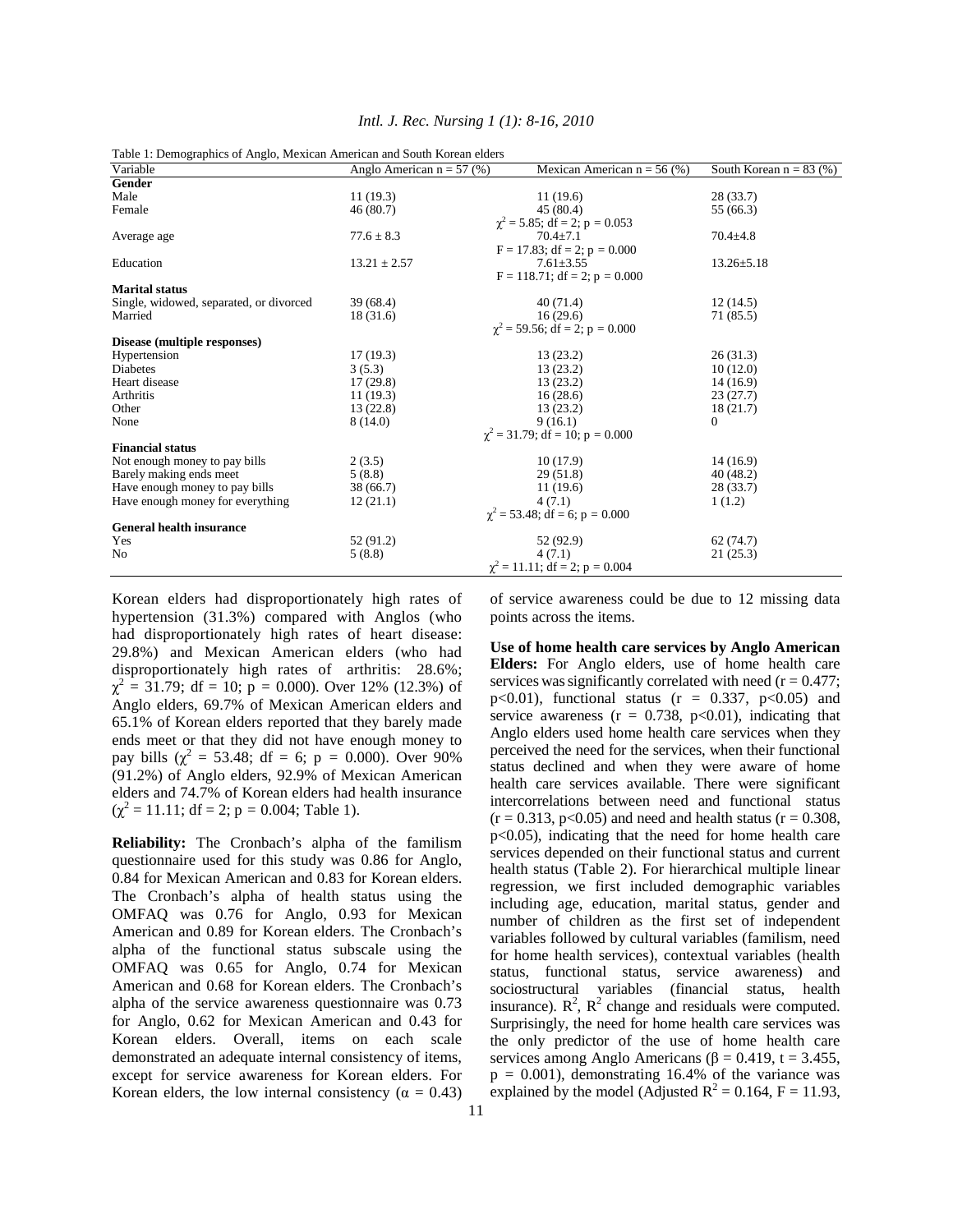## *Intl. J. Rec. Nursing 1 (1): 8-16, 2010*

|                          | Cultural/ethnic |           | Contextual    |                          |                   |                                      |                |
|--------------------------|-----------------|-----------|---------------|--------------------------|-------------------|--------------------------------------|----------------|
|                          | Familism        | Need      | Health status | <b>Functional</b> status | Service awareness | Socio-structural<br>Financial status | Outcome<br>use |
| Cultural/ethnic          |                 |           |               |                          |                   |                                      |                |
| Familism                 | 1.000           |           |               |                          |                   |                                      |                |
| Need                     | 0.000           | 1.000     |               |                          |                   |                                      |                |
| Contextual               |                 |           |               |                          |                   |                                      |                |
| Health status            | 0.113           | $0.308*$  | 1.000         |                          |                   |                                      |                |
| <b>Functional status</b> | $-0.115$        | $0.313*$  | $0.560**$     | 1.000                    |                   |                                      |                |
| Service awareness        | $-0.124$        | $-0.122$  | 0.043         | 0.021                    | 1.000             |                                      |                |
| <b>Social structural</b> |                 |           |               |                          |                   |                                      |                |
| Financial status         | $0.335**$       | 0.000     | 0.100         | 0.138                    | 0.021             | 1.000                                |                |
| <b>Outcome</b>           |                 |           |               |                          |                   |                                      |                |
| Use                      | 0.077           | $0.477**$ | 0.171         | $0.337*$                 | $0.738**$         | $-0.128$                             |                |

#### Table 2: Relationships among Anglo elders' home care services use and specific factors

\*: Correlation is significant at the 0.05 level (2-tailed); \*\*: Correlation is significant at the 0.01 level (2-tailed)

#### Table 3: Relationships among Mexican American elders' home care services use and specific factors

|                                             | Cultural/ethnic       |               | Contextual              |                   |                                      |                |
|---------------------------------------------|-----------------------|---------------|-------------------------|-------------------|--------------------------------------|----------------|
|                                             | Familism<br>Need      | Health status | <b>Functionalstatus</b> | Service awareness | Socio-structural<br>Financial status | Outcome<br>use |
| Cultural/ethnic                             |                       |               |                         |                   |                                      |                |
| Familism                                    | 1.000                 |               |                         |                   |                                      |                |
| Need                                        | 1.000<br>0.021        |               |                         |                   |                                      |                |
| <b>Contextual</b>                           |                       |               |                         |                   |                                      |                |
| Health status                               | 0.076<br>0.084        | 1.000         |                         |                   |                                      |                |
| <b>Functional Status</b>                    | $0.499**$<br>$-0.031$ | $0.269*$      | 1.000                   |                   |                                      |                |
| Service Awareness                           | $0.305*$<br>$-0.219$  | $0.280*$      | $-0.028$                | 1.000             |                                      |                |
| Social structural                           |                       |               |                         |                   |                                      |                |
| Financial status                            | 0.000<br>0.109        | $-0.068$      | 0.066                   | $-0.028$          | 1.000                                |                |
| <b>Outcome</b>                              |                       |               |                         |                   |                                      |                |
| Use                                         | $0.270*$<br>0.043     | $0.400**$     | $0.341*$                | $0.424**$         | $-0.255$                             |                |
| $\sim$ $\sim$<br>$\cdots$<br>$\cdot$ $\sim$ |                       |               |                         |                   |                                      |                |

\*: Correlation is significant at the 0.05 level (2-tailed); \*\*: Correlation is significant at the 0.01 level (2-tailed)

| Table 4: Relationships among South Korean elders' home care services use and specific factors |  |
|-----------------------------------------------------------------------------------------------|--|

| Cultural/ethnic |          | Contextual    |                          |                   |                                      |                                                                                                                                                                                                                                                |
|-----------------|----------|---------------|--------------------------|-------------------|--------------------------------------|------------------------------------------------------------------------------------------------------------------------------------------------------------------------------------------------------------------------------------------------|
| Familism        | Need     | Health status | <b>Functional status</b> | Service awareness | Socio-structural<br>Financial status | Outcome<br>Use                                                                                                                                                                                                                                 |
|                 |          |               |                          |                   |                                      |                                                                                                                                                                                                                                                |
| 1.000           |          |               |                          |                   |                                      |                                                                                                                                                                                                                                                |
| $-0.047$        | 1.000    |               |                          |                   |                                      |                                                                                                                                                                                                                                                |
|                 |          |               |                          |                   |                                      |                                                                                                                                                                                                                                                |
| 0.444           | 0.197    | 1.000         |                          |                   |                                      |                                                                                                                                                                                                                                                |
| 0.037           | 0.061    | 0.012         | 1.000                    |                   |                                      |                                                                                                                                                                                                                                                |
| $-0.013$        | $0.235*$ | $0.228*$      | 0.070                    | 1.000             |                                      |                                                                                                                                                                                                                                                |
|                 |          |               |                          |                   |                                      |                                                                                                                                                                                                                                                |
| 0.105           | 0.209    | 0.209         | 0.080                    | 0.214             | 1.000                                |                                                                                                                                                                                                                                                |
|                 |          |               |                          |                   |                                      |                                                                                                                                                                                                                                                |
| 0.105           | 0.005    | 0.014         | 0.130                    | $0.290**$         | 0.074                                |                                                                                                                                                                                                                                                |
|                 |          |               |                          |                   |                                      | $\star$ and $\star$ in the set of $\star$ and $\star$ and $\star$ and $\star$<br>$\frac{1}{2}$ and $\frac{1}{2}$ and $\frac{1}{2}$ and $\frac{1}{2}$ and $\frac{1}{2}$ and $\frac{1}{2}$ and $\frac{1}{2}$ and $\frac{1}{2}$ and $\frac{1}{2}$ |

\* Correlation is significant at the 0.05 level (2-tailed) \*\* Correlation is significant at the 0.01 level (2-tailed)

 $p = 0.001$ ). The  $R^2$  change of 17.6% was significant (p *=* 0.001). The range of standard residual was -1.257 to 2.411 (standard predicted value ranged from -0.638 to 1.540) (Table 5).

**Use of home health care services by Mexican American Elders:** For Mexican American elders, the use of home health care services significantly correlated with need (r = 0.270, p<0.05), health status (r = 0.400, p<0.01), functional status ( $r = 0.341$ , p<0.5) and service awareness ( $r = 0.424$ ,  $p<0.01$ ). There were also

significant intercorrelations between need and functional status ( $r = 0.499$ ;  $p < 0.01$ ) and familism and financial status ( $r = 0.335$ ,  $p < 0.01$ ). This may reflect the protective factor of having family members who are helping the elder maintain autonomy in the presence of financial independence (Table 3). The significant results are consistent with a study demonstrating that health problems increase perceptions of need for home health care services (Wallace *et al*., 1998). The hierarchical multiple regression indicated that service awareness (β = 0.342, t = 2.293, p*=* 0.027), low income (β = -0.299,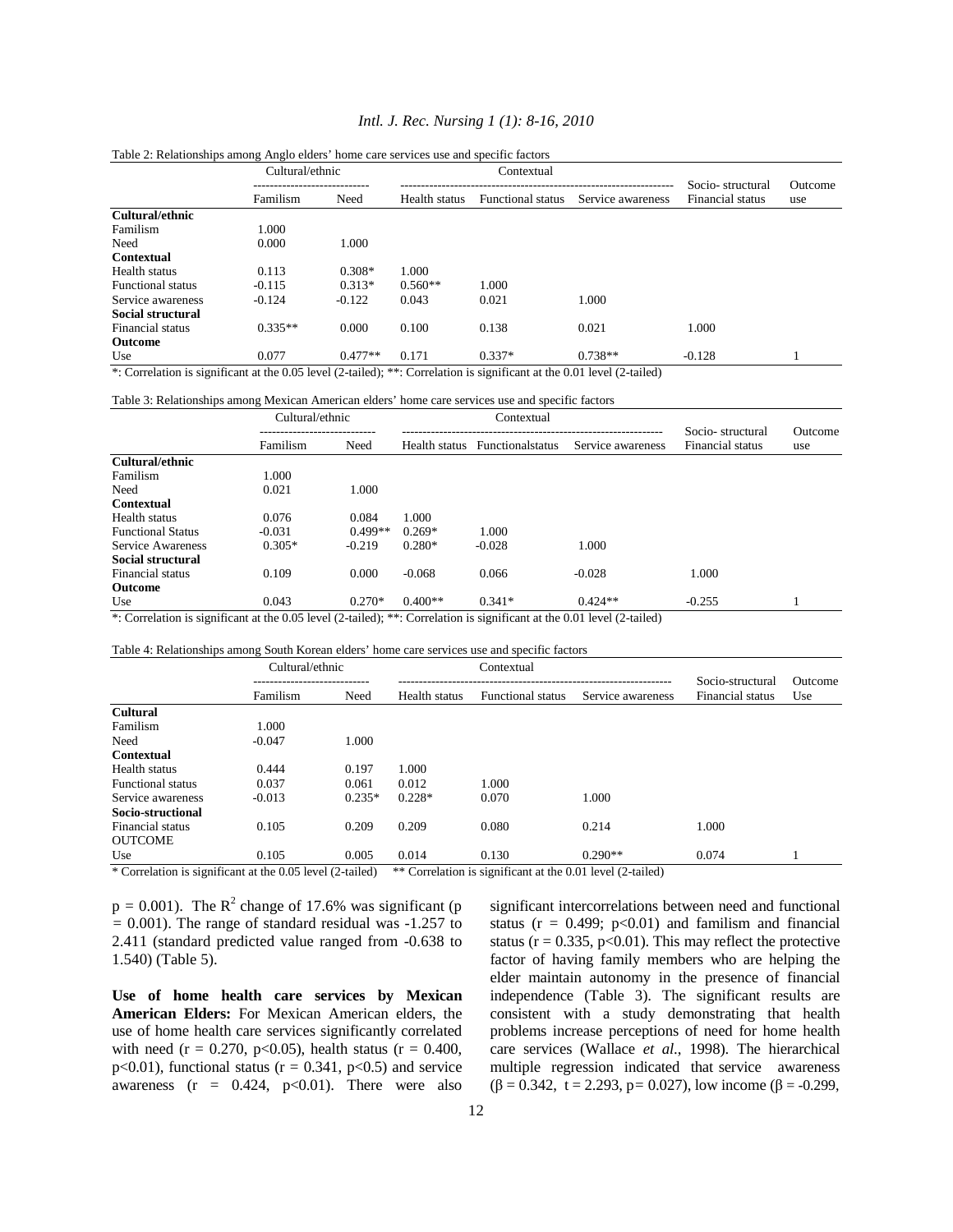|                                      |                                                                                                                                                                                                  | Standardized coefficients |                   |         |
|--------------------------------------|--------------------------------------------------------------------------------------------------------------------------------------------------------------------------------------------------|---------------------------|-------------------|---------|
| Model                                |                                                                                                                                                                                                  | $(\beta)$                 | t                 | p-value |
| <b>Anglo American elders</b><br>Need |                                                                                                                                                                                                  | 0.419                     | 3.455             | 0.001   |
|                                      | $F = 11.973$ ; Adjusted $R^2 = 0.164$ ; p= 0.001<br>$R^2$ change = 0.176; F-change (1,56) = 11.93; p= 0.001<br>Standardized residual: -1.257~2.411<br>Standardized predicted value: -0.638~1.540 |                           |                   |         |
| <b>Mexican American elders</b>       |                                                                                                                                                                                                  |                           |                   |         |
| Service awareness                    |                                                                                                                                                                                                  | 0.433                     | 3.395             | 0.001   |
|                                      | $F = 11.525$ ; Adjusted $R^2 = 0.171$ ; p= 0.001                                                                                                                                                 |                           |                   |         |
| Service awareness                    | $R^2$ change = 0.187; F-change (1.50) = 11.53; p= 0.001                                                                                                                                          | 0.369                     | 3.043             | 0.004   |
| <b>Financial</b> status              |                                                                                                                                                                                                  | $-0.345$                  | $-2.847$          | 0.006   |
|                                      | $F = 10.633$ ; Adjusted R <sup>2</sup> = 0.274; p= 0.000<br>$R^2$ change = 0.115; F-change (1.49) = 8.10; p= 0.006                                                                               |                           |                   |         |
| Service awareness                    |                                                                                                                                                                                                  | 0.342                     | 2.923             | 0.027   |
| <b>Financial</b> status              |                                                                                                                                                                                                  | $-0.299$                  | $-2.521$          | 0.015   |
| <b>Education</b> level               |                                                                                                                                                                                                  | $-0.268$                  | $-2.285$          | 0.027   |
|                                      | F = 9.439; Adjusted R <sup>2</sup> = 0.332; p= 0.000                                                                                                                                             |                           |                   |         |
|                                      | $R^2$ change = 0.068; F-change (1.48) = 5.22; p= 0.027                                                                                                                                           |                           |                   |         |
|                                      | Standardized residual: -2.011~1.807<br>Standardized predicted value: -2.470~2.589                                                                                                                |                           |                   |         |
| <b>South Korean elders</b>           |                                                                                                                                                                                                  |                           |                   |         |
| Service awareness                    |                                                                                                                                                                                                  | 0.290                     | 2.730             | 0.008   |
|                                      | $F = 7.455$ ; Adjusted R <sup>2</sup> = 0.0734; p= 0.008                                                                                                                                         |                           |                   |         |
|                                      | $R^2$ change = 0.084; F-change (1.81) = 7.45; p= 0.008                                                                                                                                           |                           |                   |         |
| Service awareness                    |                                                                                                                                                                                                  | 0.322                     | 3.066<br>$-2.142$ | 0.003   |
| Marital status                       | $F = 6.187$ ; Adjusted $R^2 = 0.112$ ; p= 0.003                                                                                                                                                  | $-0.225$                  |                   | 0.035   |
|                                      | $R^2$ change = 0.050; F-change (1.80) = 4.58; p= 0.035                                                                                                                                           |                           |                   |         |
|                                      | Standardized residual: -1.180~4.099                                                                                                                                                              |                           |                   |         |
|                                      | Standardized predicted value: -0.689~2.166                                                                                                                                                       |                           |                   |         |

#### *Intl. J. Rec. Nursing 1 (1): 8-16, 2010*

# Table 5: Regression predicting the use of home health care services by ethnicity

t = -2.521,  $p = 0.015$ ) and low education ( $\beta = -0.268$ ,  $t = -2.285$ ,  $p = 0.027$ ) were significant predictors of home care service use, indicating that the more the elders were aware of available home health care services, the more they tended to use home health care services; Mexican American elderly persons with lower income and education tended to use home health care services more than those with higher income and education levels. The final model explained 33.2% of the variance (Adjusted  $R^2 = 0.332$ ,  $F = 9.439$  and  $p = 0.000$ ). The  $R^2$  change of 6.8% was significant at the p-value of 0.027. The range of standard residual was -2.011 to 1.807 (standard predicted value ranged from -2.470 to 2.589) (Table 5).

**Use of home health care services by Korean elders:**  For Korean elders, the only factor that significantly correlated with the use of home health care services was service awareness ( $r = 0.290$ ,  $p < 0.01$ ). There was no significant intercorrelation between the need for home health care services and either health status or functional status. Service awareness, however, was significantly correlated with the need for home health care services ( $r = 0.235$ ,  $p < 0.05$ ; Table 4). We also compared this result using linear regression analysis with conditional stepwise forward. The same predictors were included in the model. Service awareness (β = 0.322, t = 3.066, p *=* 0.003) and marital status (β = -0.225, t = -2.142, p *=* 0.035) were the significant predictors of the use of home health care services among Korean elders. Korean elders chose the use of home health care services when they were aware of home health care services available and when they did not have spouses or partners to take care of them. The final model demonstrated that 11.2% of the variance was properly explained by the predictors  $(F = 6.187,$ Adjusted  $R^2 = 0.112$ ,  $p = 0.003$ ). The R-square change of 5.0% was significant at the p-value of 0.035. The range of standard residual was -1.108 to 4.099 (standard predicted value ranged from -0.689 to 2.166) (Table 5).

#### **DISCUSSION**

 The study demonstrated that familism was not a significant predictor of the use of home health care services for elders across ethnic groups. This result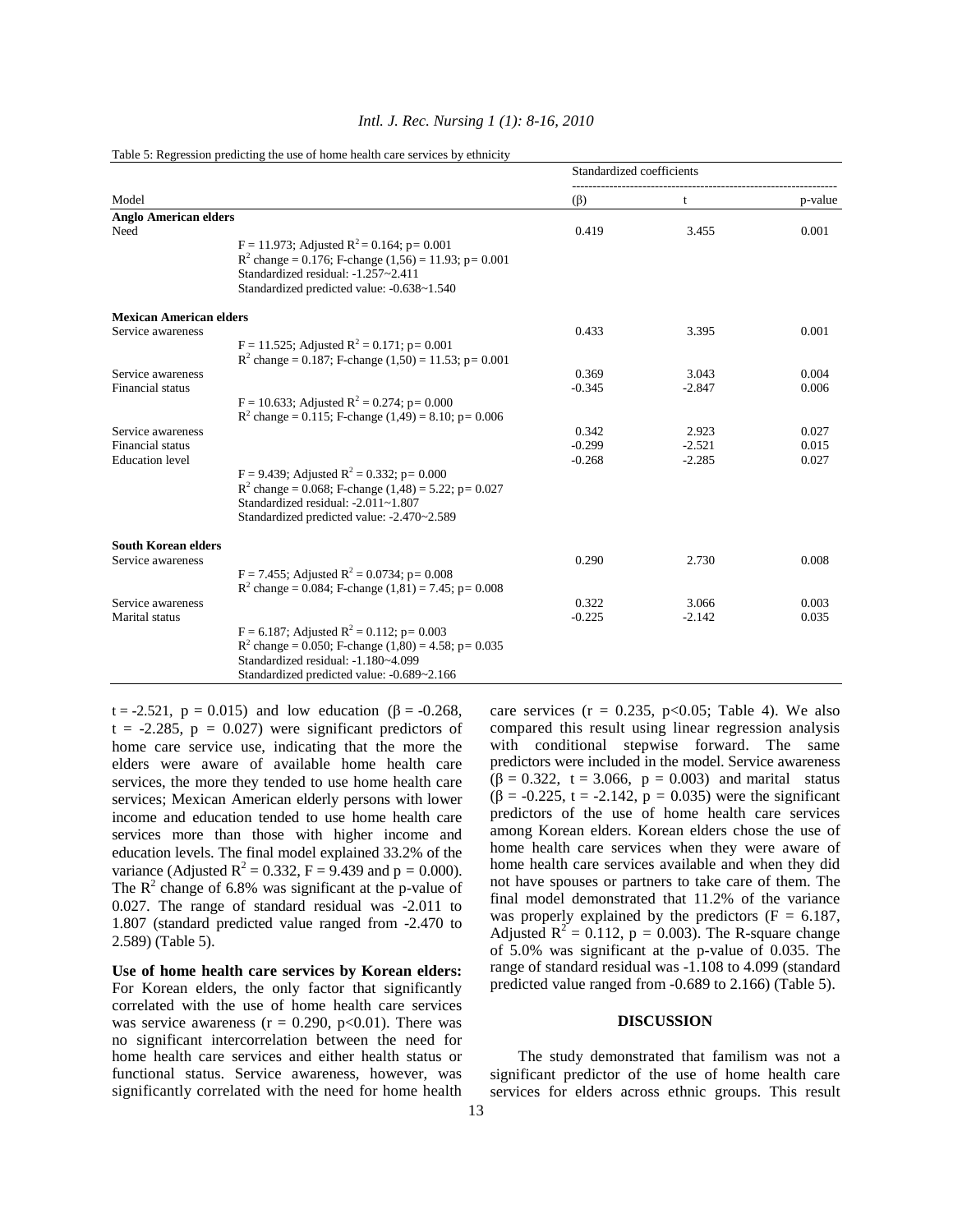could prompt a reexamination of the role of familism, formerly reported as being strongly associated with the use of home health care services among Mexican American and Korean elders who are used to familycentered caregiving. One explanation for the findings revealed in this study is the growing individualism in the family setting. The unexpected non-significance between familism and use may be related to the elders' changing expectations. Rapid growth in the number of people of advanced age has caused significant alterations in the social, economic and physical environment of many Korean communities. The beliefs and values of the younger generation have evolved from traditional beliefs, including the belief that children will care for their parents. Although most elders value family ties, harmony and traditional beliefs, many elders now avoid seeking help because they perceive that their younger family members consider them to be a burden to their family (Choi, 2004).

 For Anglo American elders, the only significant predictor of home health service use was the need for home health care services with significant R-square change (17.6%). This finding demonstrates that as health-related problems increase, so does the assistance required for ADLs, leading to an increased need for home health care services.

 Service awareness was a significant predictor of the use of home health care services among Mexican American elders. This result may also suggest that elders took an active role in finding out more about services as they developed more problems (Crist *et al*., 2006). Mexican American elders who did not subscribe to traditional familial values that family members are primarily responsible for care giving were more likely to aware of home health care services. Lower income and education levels in Mexican American elders were also significant predictors of the use of home health care. This result may be due to a lack of informal caregiver resources (e.g., family or spouses) to make ends meet in their daily lives. Mexican American elders who have financial resources and higher education levels are more likely to use formal services such as those provided by a home health care nurse (FCA, 2007). The final model of the Mexican American elder group was well explained by predictors compared with other two ethnic groups, demonstrating that there was a smaller range of residuals than predicted values.

 For Korean elders, service awareness and marital status were significant predictors of home health service use. Korean elders not married or not living with their partners were more likely to use home health care services than their married counterparts. This finding is likely related to assumption that unmarried elders do not have informal caregivers, may lack the option of family-centered care giving, or have less family interaction than married elders (Tennstedt *et al*., 1990). In contrast to Anglo American and Mexican American elders, Korean elders may tend to rely more on their spouses when they need to be taken care of simply because the spouses are there. The low R-square change of 5.0% in the final model indicated that there was a wide range of residuals compared with those in the two other ethnic groups. This indicates that the value of predictors left unexplained are still large and may need to be identified in future studies.

 A consideration in interpreting the study is that traditional cultural norms have not exerted much influence on decisions about the use of home health care services. Regardless of resource availability, many Mexican American and Korean elders tend to be more concerned with the health care needs of other family members than with their own needs. Taking care of their spouses is an important cultural norm that influences the elders' lack of home care service use (Choi, 2004; Choi, 1993).

**Limitations and research implications:** Because the US samples were drawn mainly from senior meal sites, sampling and recruitment procedures may have resulted in a Mexican American sample that was more acculturated, more connected with community health services and represented fewer marginalized elders. Efforts should be made to recruit more socially isolated and less healthy elders in future studies. Methodological issues including selection, sampling and measurement bias might limit the generalizability of the result.

### **CONCLUSION**

 The purpose of the study was to identify predictors of home health service use using hierarchical multiple regression analysis by different ethnic groups. Awareness of home health care services was a common predictor for Mexican American and Korean elders. Optimized interventions designed to increase the use of home health services for different ethnic groups would benefit from taking into account the importance of maximizing awareness of those services in the use of home health care services. The interventions can include cultural awareness and competency in designing community outreach programs. Education and counseling for family and elders, marketing that targets elders living alone or elders who have low income and education levels may ensure equity in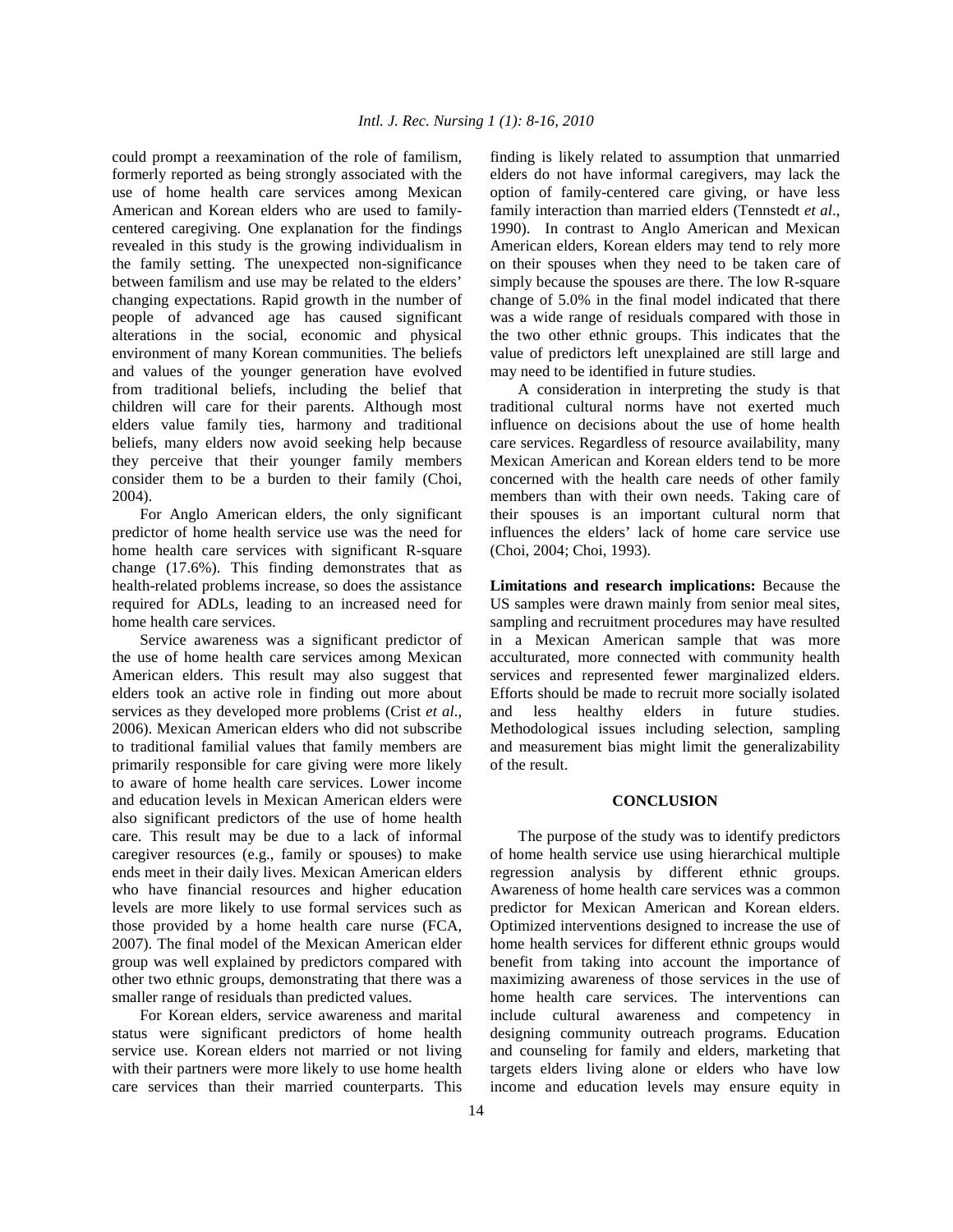healthcare delivery, especially for elders who are not accustomed to having home health care services available.

## **ACKNOWLEDGEMENT**

 Many thanks to Nancy Moore, Editor at ASU, CONHI for her thorough review and Ron Saito, PhD for his qualitative critique of the manuscript and support. Thanks to the ENCASA Community Advisory Council and thanks to Dr. Linda R. Phillips, PhD, RN, FAAN, who was the PI of the University of Arizona, College of Nursing, NRSA T32, which funded this research.

### **REFERENCES**

- Aranda, M.P. and B.G. Knight, 1999. The influence of ethnicity and culture on the caregiver stress and coping process: A sociocultural review and analysis. Gerontologist, 37: 342-354. PMID: 9203758
- Aranda, R., L. Alquezar, M. Terrer and M. Botaya, 2009. Chronic diseases and functional deterioration in activities of daily living in community-dwelling elders. Rev Espgeriatr Gerontol, 44: 244-250. PMID: 19647894
- Burnette, D. and A.C. Mui, 1995. In-home and community-based service utilization by three groups of elderly Hispanics: A national perspective. Soc. Work Res., 19: 197-206. PMID: 10152599
- Calderon-Rosado, V., A. Morrill, B.H. Chang and S. Tennstedt, 2002. Service utilization among disabled Puerto Rican elders and their caregivers: Does acculturation play a role? J. Aging Health, 14: 3-23. DOI: 10.1177/089826430201400101
- Centers for Medicare and Medicaid Services (CMM), 2008. Medicare home health agency utilization and expenditure data by race and age groupcalendar year 2001. 2003. Centers for Medicare and Medicaid Services unpublished data. http://www.cms.hhs.gov
- Choi, H.K., 1993. Cultural and noncultural factors as determinants of caregiver burden for the impaired elderly in South Korea. Gerontologist, 33: 8-15. PMID: 8440505
- Choi, M., 2004. Married Korean women's responses to domestic violence within the framework of sociocultural context. Unpublished doctoral dissertation, University of Arizona, Tucson, Arizona, ISBN: 978-0-4969-0531-7
- Crist, J.D. and S. Escandón-Dominguez, 2003. Identifying, recruiting and sustaining Mexican American community partnerships. J. Transcul. Nurs., 14: 276-271. DOI: 10.1177/1043659603014003013
- Crist, J.D., 2002. Mexican American elders' use of skilled home care nursing services. Pub. Health Nurs., 19: 366-376. DOI: 10.1046/j.1525- 1446.2002.19506.x
- Crist, J.D., 2005. The meaning for elders of receiving family care. J. Adv. Nurs., 49: 485-493. DOI: 10.1111/j.1365-2648.2004.03321.x
- Crist, J.D., L.R. Phillips and D. García-Smith, 2006. Accommodating the stranger en casa: Mexican American elders' decisions to use home care services. Res. Theor. Nurs. Pract., 20: 109-125. DOI: 10.1891/088971806780641791
- Crist, J.D., S.H. Woo and M. Choi, 2007. A comparison of the use of home care services by Anglo-American and Mexican American elders. J. Transcul. Nurs., 18: 339-348. DOI: 10.1177/1043659607305190
- Duffy, T.M. and D.J. Cunningham, 1996. Constructivism: Implications for the Design and Delivery of Instruction. In: Handbook of Research for Educational Communications and Technology, Jonassen, D.H. (Ed.). Simon and Schuster, Macmillan, New York, ISBN: 0-203-88086, pp: 177.
- Elliott, S., J. Painter and S. Hudson, 2009. Living alone and fall risk factors in community-dwelling middle age and older adults. J. Commun. Health, 34: 301-310. DOI: 10.1007/s10900-009-9152-x
- Family Caregiver Alliance (FCA), 2007. Fact sheet: Selected caregiver statistics. http://www.caregiver.org/factsheets/caregiver\_stats C.html
- Faul, A.C., P.A. Yankeelov, N.L. Rowan, P. Gillette and L.D. Nicholas *et al*., 2009. Impact of geriatric assessment and self-management support on community-dwelling older adults with chronic illnesses. J. Gerontol. Soc. Work, 52: 230-249. DOI: 10.1080/01634370802609288
- Fillenbaum, G.G., 1988. Multidimensional Functional Assessment of Older Adults: The Duke Older Americans Resources and Services Procedures. Lawrence Erlbaum, Hillsdale, NJ., ISBN: 978-0- 8058-0241-2.
- Gelfand, D.E., H. Balcazar, J. Parzuchowski and S. Lenox, 2001. Mexicans and care for the terminally ill: Family, hospice and the church. Am. J. Hospice Palliat. Care, 18: 391-396. DOI: 10.1177/104990910101800608